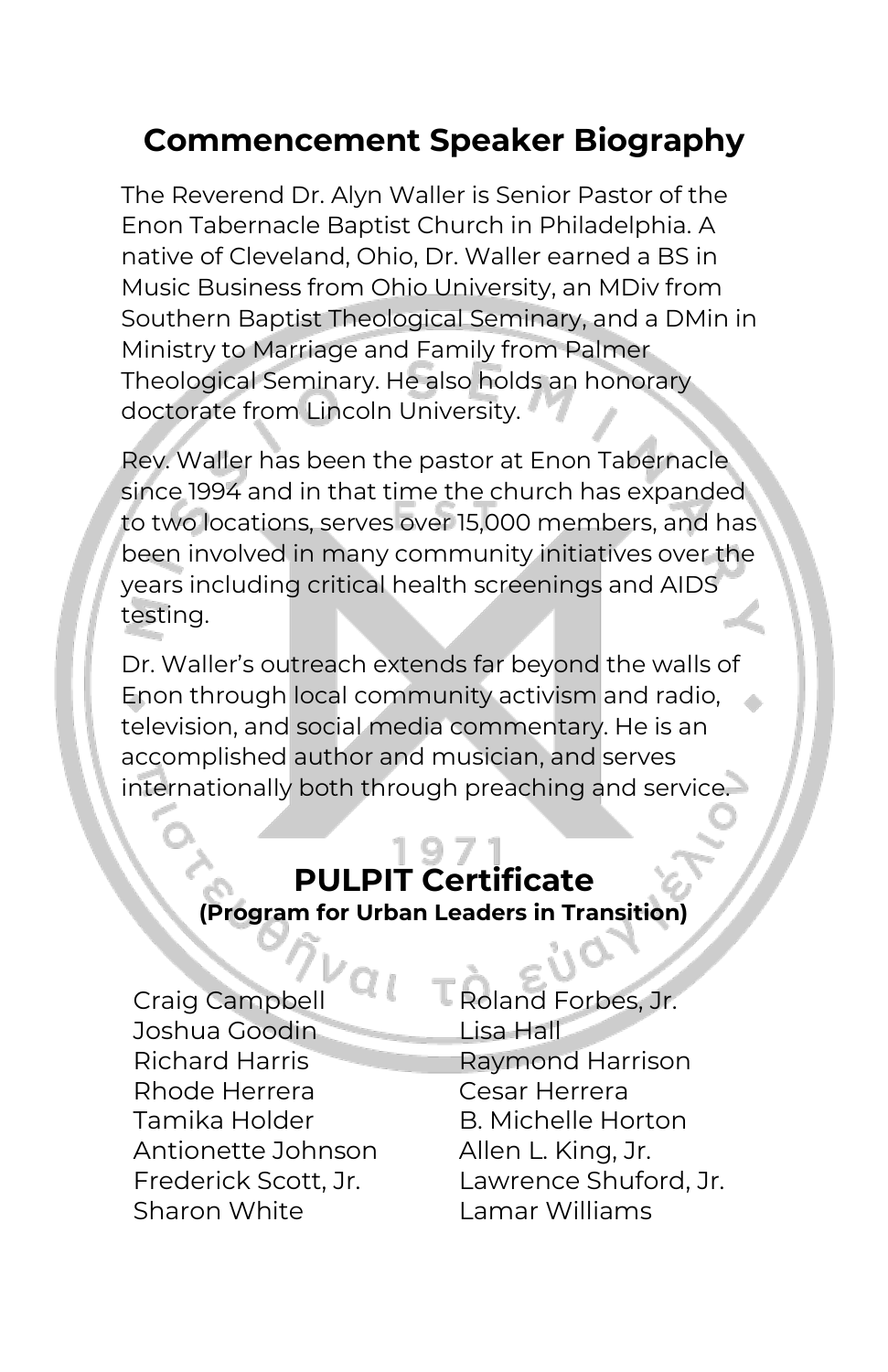# **Certificate in Global Trauma Recovery**

Martha Ankney Beth Argot Mark Cloherty Karen Corcoran Pamela McGinty Elizabeth Nitao John Ritzén Rachel Routt Jana Schmitt Allison Smith Carrie Thom Beth White

Michael Gembola Annamarie Hamilton Amelia Hartman Stephanie Laferriere

# **Certificate in Advanced Professional Counseling**

Jessica Meade Megan Moffett

Amanda Thomas Lauren Whitman

## **Master of Arts in Missional Ministry**

#### **Christina C. Bladen-Harris**

Philadelphia, Pennsylvania BA, Liberty University **Scott C. Newcomer** Pottstown, Pennsylvania BS, Eastern College

## **Master of Arts in Missional Theology**

#### **Nicho'le Felicia Chennault**

Philadelphia, Pennsylvania BA, Geneva University

#### **JayaRaju Palacharla**

Voorhees, New Jersey BA, Kuppam University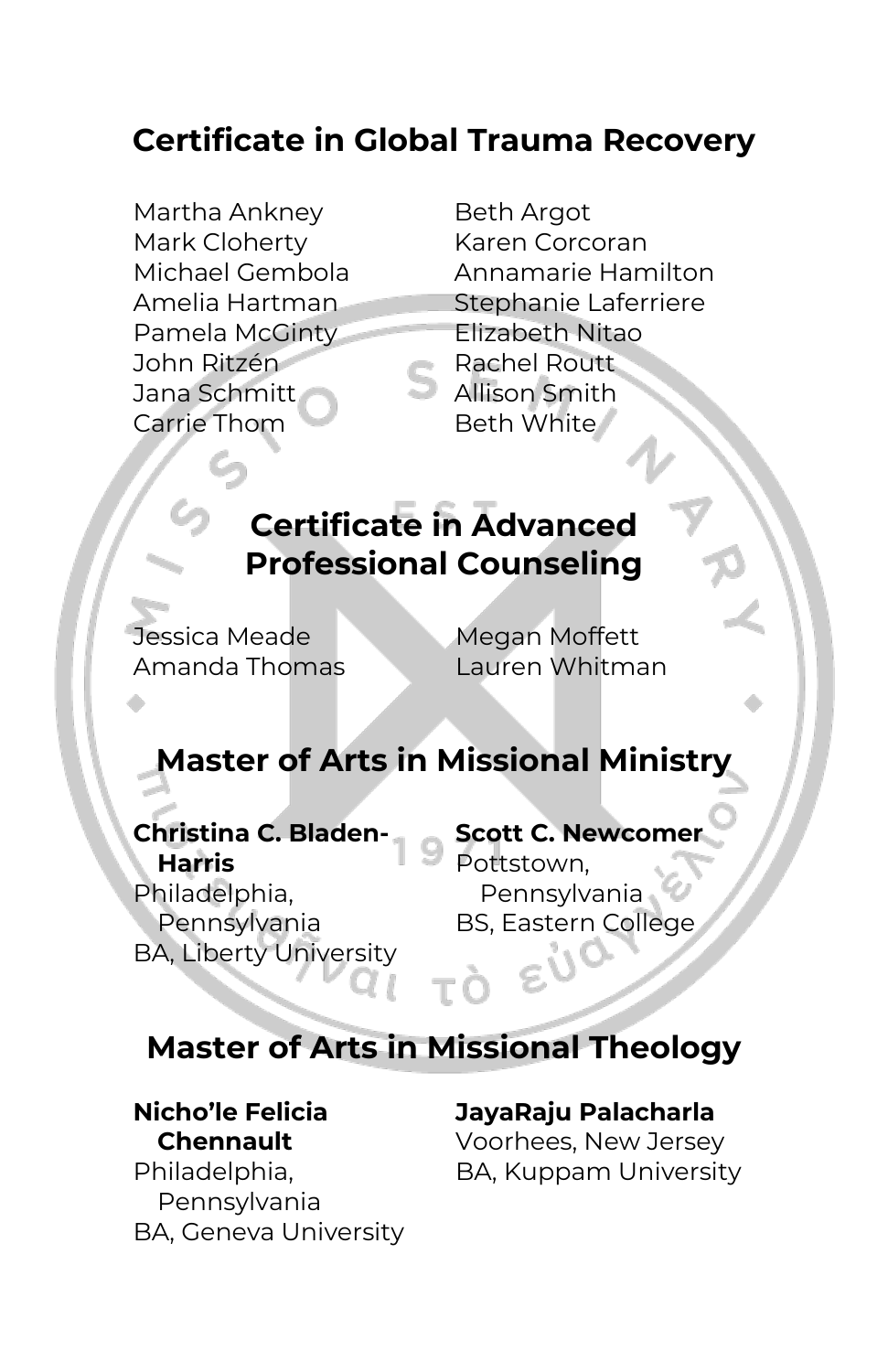#### **Melody Joy Peace Slaton**

Twin Cities, Minnesota BS, University of Northwestern

# **Virginia West**

Bradford, Pennsylvania MS, McDaniel College

| <b>Master of Arts in Counseling</b><br>(48 credit program)                                                        |                                                                             |
|-------------------------------------------------------------------------------------------------------------------|-----------------------------------------------------------------------------|
| <b>John Dalyop Haruna</b><br>Jos, Plateau State,<br>Nigeria<br>STM, Theological<br>College of Northern<br>Nigeria | Lora K. Krier<br>Pennsburg,<br>Pennsylvania<br><b>BA, Temple University</b> |
|                                                                                                                   | <b>Master of Arts in Counseling</b>                                         |

**(60 credit program)** 

## **Laura B. Gandy**

Lancaster, Pennsylvania BS, Lancaster Bible College

## **Stacy E. Rapp**

Macungie, Pennsylvania BA, Messiah College

## **Alyssa S. Reed**

Zionsville, Pennsylvania BS, Embry- Riddle University

## **Jessica Lynn Woods**

Exton, Pennsylvania MAEd, Concordia University, Saint Paul MN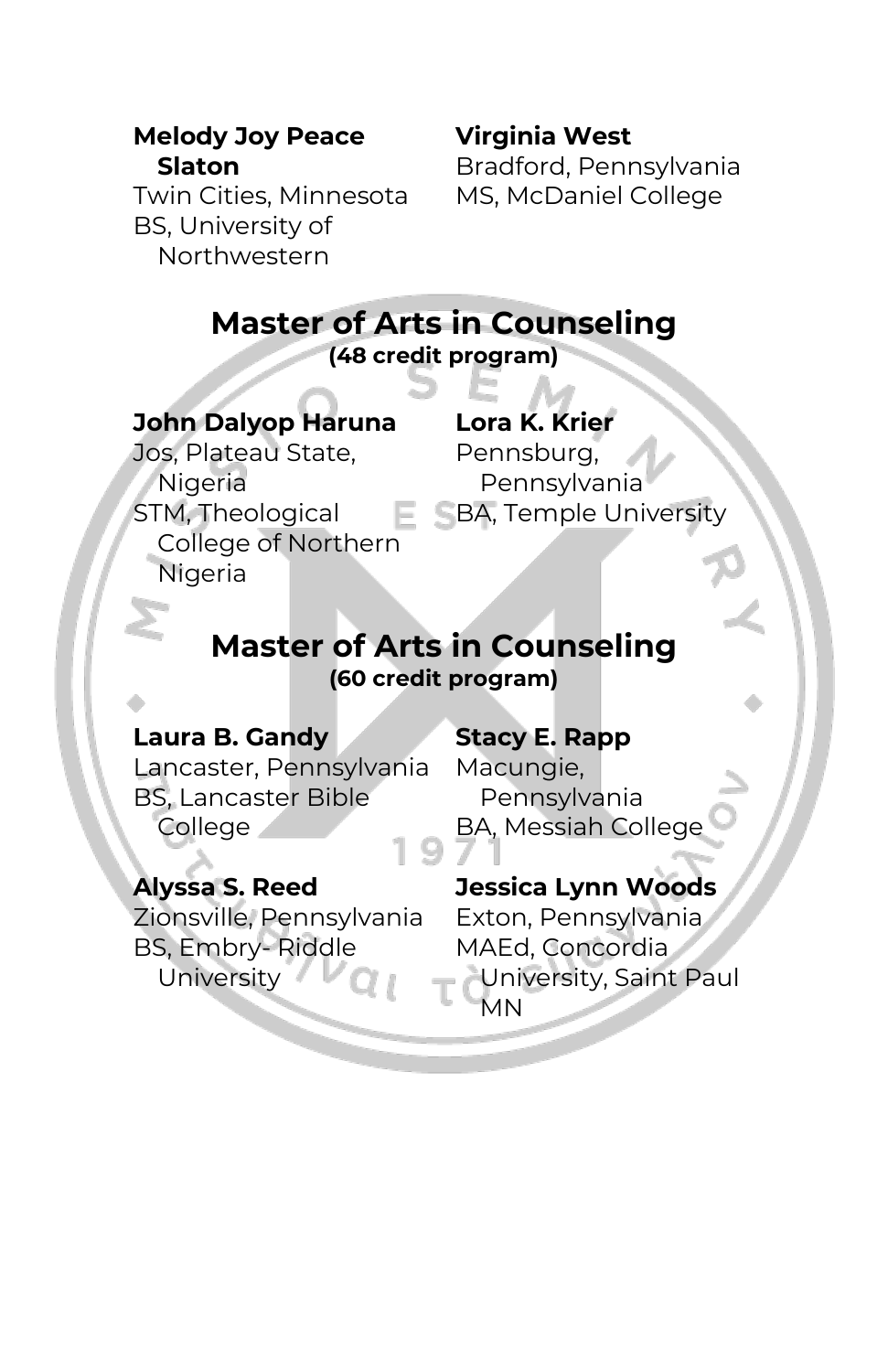# **Master of Divinity**

## **Reginald C. Faulks**

Philadelphia, Pennsylvania BA, Temple University

## **Daniel W. Godsave\***

Wilmington, Delaware MA, Moody Theological Seminary

## **Eunjoo Jeon**

Busan, South Korea MA, Pusan National **University** 

## **Hanho Kim**

Philadelphia, Pennsylvania BS, Lancaster Bible **College** 

## **Ailan Piao**

Jilin, China BA, Faith Theological **Seminary** 

# **Micah Christopher**

**Turner Sims, Sr.** Gates Mills, Ohio BS, Geneva College

#### **Stephen D. Wood**

Highlands Ranch, Colorado BA, University of Pennsylvania

## **Young Gyun Jung\*** Ambler Pennsylvania

ThM, Missio Seminary

## **Seungyoup (Sean) Lee**

Seoul, South Korea BA, Asian Center for Theological Studies and Mission

#### **Narayana Das Rendla\***

Philadelphia, Pennsylvania M.Tech, Jawaharlal Nehru Technological University, Hyderabad, India

#### **Langston Washington** Philadelphia, **L** Pennsylvania BA, Millersville University

#### **Andrew T. Yuen**  Whitehouse Station, New Jersey BS, University of Rochester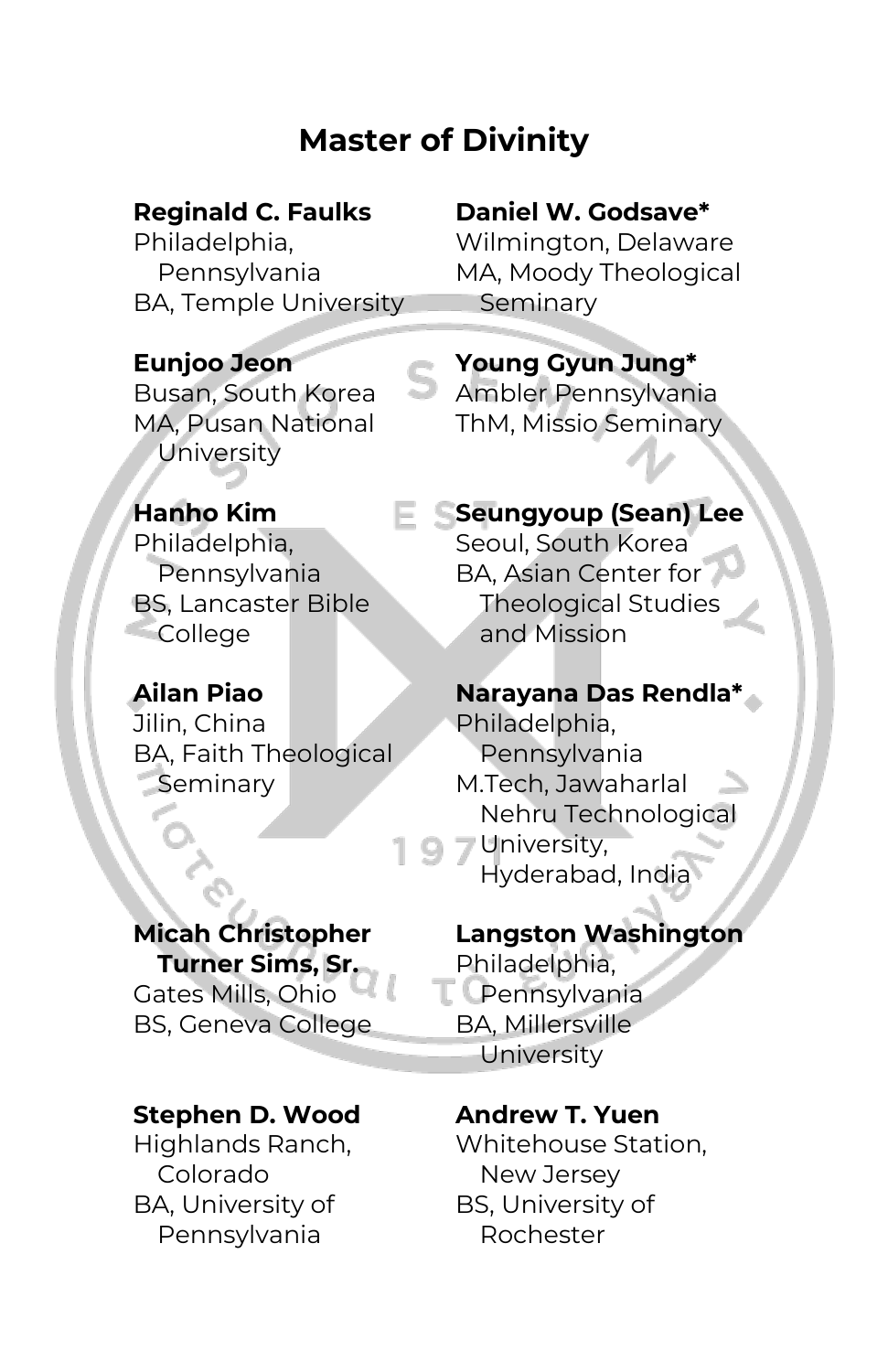# **Master of Theology**

## **Jaeseung Baek\***

Ulsan, South Korea MDiv, Missio Seminary

## **Ji Young Choi**

Seoul, South Korea MDiv, Chong-Shin Theological Seminary

## **Juyoung Kim**

Upper Darby, Pennsylvania MDiv, Chong-Shin Theological Seminary

## **Guihan Ko**

Seoul, South Korea MDiv, Baekseok **University** 

#### **Uiryong (Ryan) Kim** Daegu, South Korea

MDiv, Presbyterian University and Theological Seminary

## **Jungyong Lee**

Cheongju, South Korea ThM, Presbyterian University and Theological Seminary

## **Hyeongsu Roh**

Seoul, South Korea MDiv, Chong-Shin Theological Seminary

## **Yoonhwan (Abraham) Woo\***

Seoul, South Korea MDiv, Chong-Shin Theological Seminary

# **Doctor of Ministry**

## **James Lester Betner\***

Willingboro, New Jersey MDiv, Missio Seminary "Giving it Away: A Workshop on a Biblical Model of Succession in the Congregational African American Church"